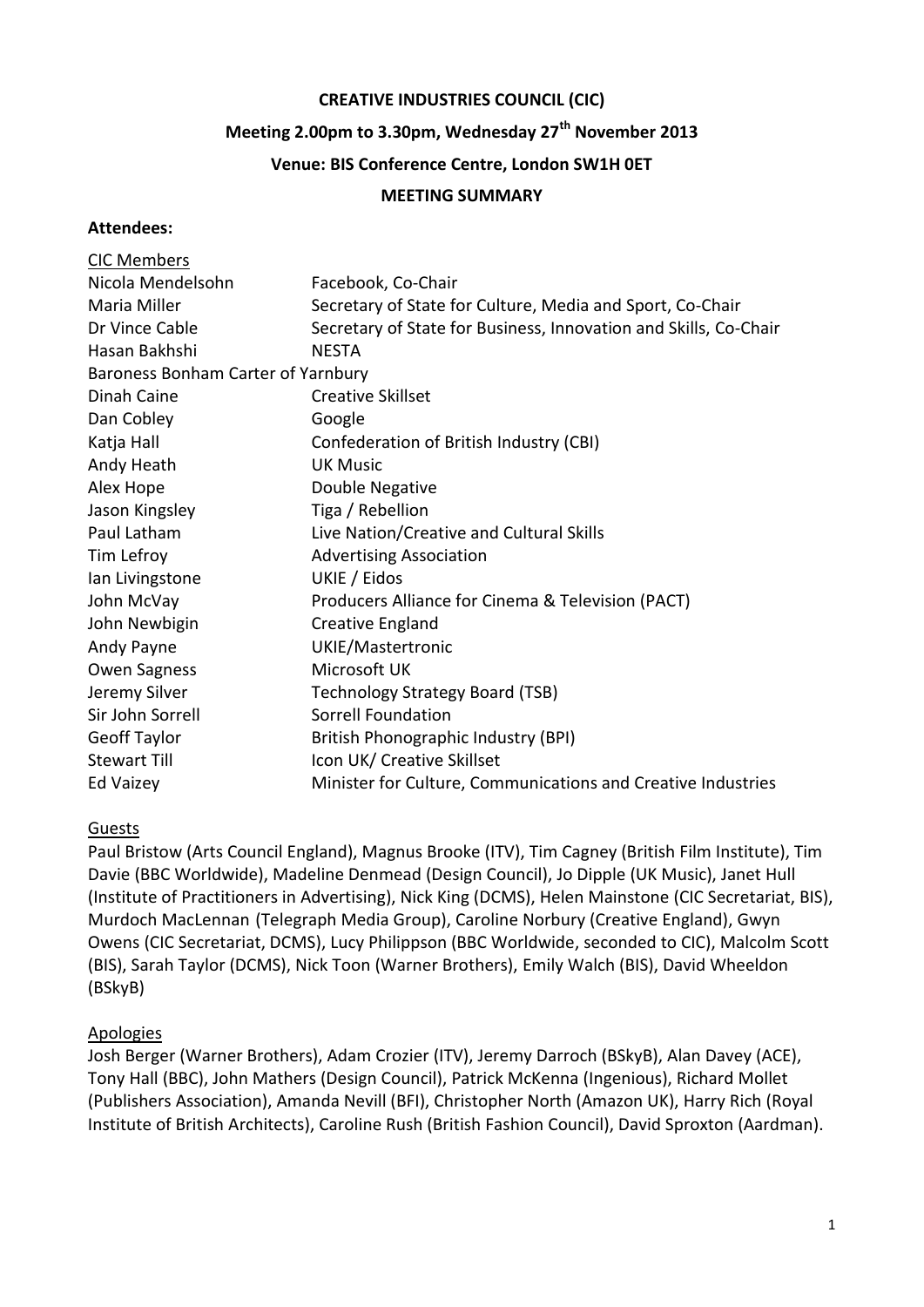### **1. Actions from Previous Meeting**

1.1 Actions from the previous meeting on 5 June 2013 had been completed or would be covered during the meeting.

1.2 Nicola Mendelsohn (NM) reminded members to provide information on future CI events, including for the new website. A list was circulated.

# **2. Creative Industries Strategy**

2.1 Members had received a paper by Lucy Philippson (LP) proposing development of an industry-led strategy for creative industries for the next five to seven years. LP had been seconded from BBC Worldwide to the CIC from September 2013 to March 2014. NM thanked LP, and also Tim Davie (TD) for volunteering a secondee. Other offers of industry secondees would be welcome.

2.2 NM noted that this was the beginning of a conversation on the strategy. Vince Cable highlighted the value of thinking long-term and working collaboratively. He provided context on Government's industrial strategy. When Government support was needed, the CIC was a good mechanism to secure this. Maria Miller emphasised Government support for this vital sector and for the strategy: action already taken was a good starting point. CIC members had received a summary table of action by Government for the sector.

# Creative Industries Narrative

2.3 Following discussion at the previous meeting, a group of CIC members and wider contributors had produced a draft narrative for the UK creative industries to talk about the sector with one voice, for use in communications. It could also be used with Government, MPs, decisionmakers and the media. LP briefly summarised the narrative. Members made suggestions and asked for an additional, short document with four or five key messages.

# **Action - LP to circulate a short narrative for use in CIC members' communications.**

# Priorities

2.4 Members agreed the following priorities for the strategy: education and skills; access to finance; international trade and investment; intellectual property; infrastructure and clusters. It was suggested that it could be useful to prepare a simple, consolidated list of what industry was doing in each of these areas.

# Audience

2.5 Four key audiences for the strategy were identified: businesses in the CI sector and subsectors; other UK sectors; interested parties in the UK (including the media and the general public); and international audiences.

# Vision

2.6 It was agreed that the strategy should outline a vision for the sector in five to seven years. LP would organise a session to develop the vision: members would be invited to participate.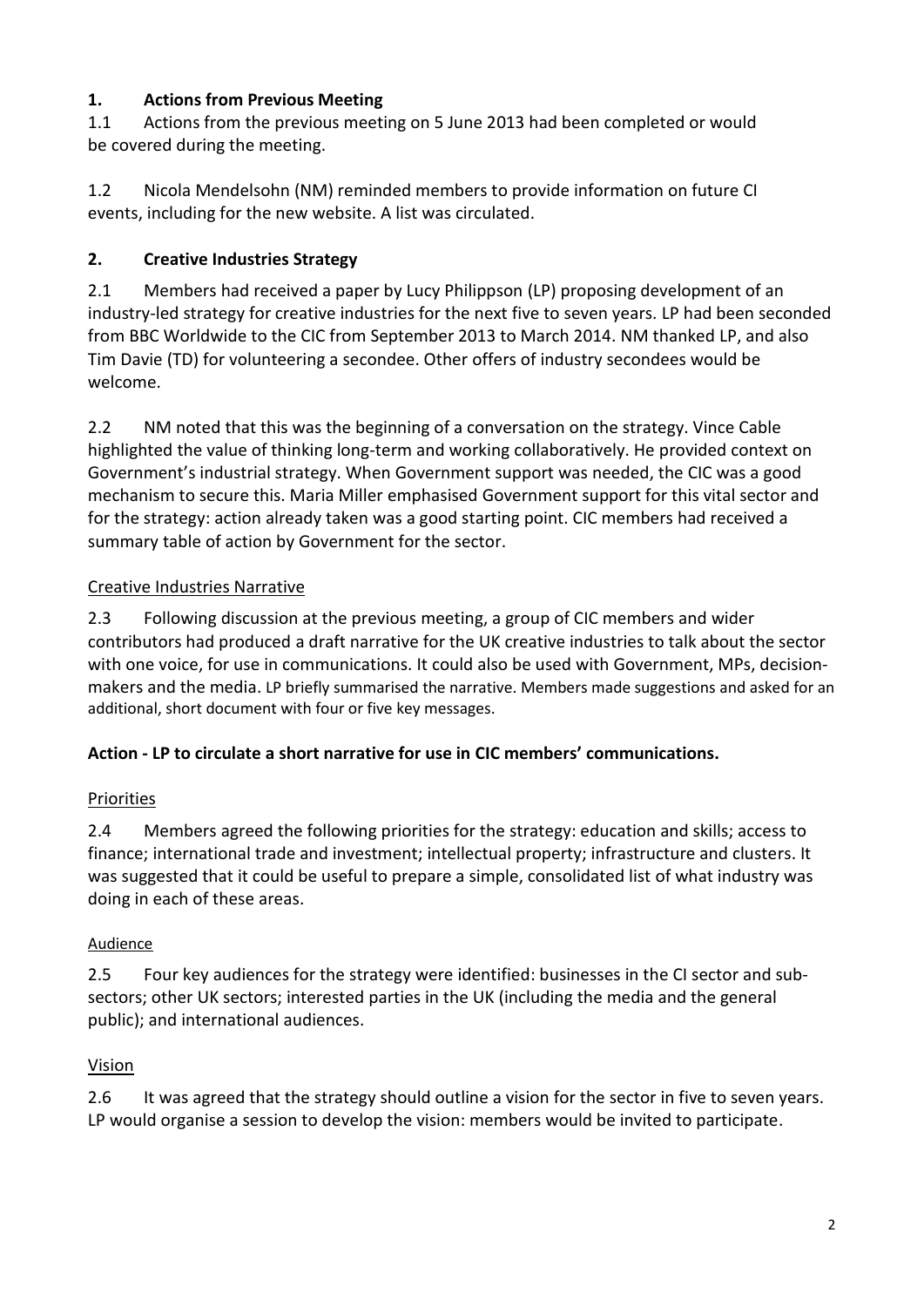### Process and Timing

2.7 NM set the challenge of having a draft strategy ready in four months' time, for approval at the next CIC meeting on 26 March 2014. This would require active engagement from members and quick work, but should be possible, building on work the CIC had already done. The strategy could be presented and marketed in an exciting way, drawing on the expertise of Council members and their colleagues.

2.8 LP would project-manage the strategy. Members were content with the priorities and approach outlined in LP's paper: she would circulate terms of reference and a plan of action.

2.9 Established CIC working groups would lead on three priority areas: education and skills, international, and access to finance, perhaps with adjustments in membership for the duration of work on the strategy. Additional working groups would be needed to lead work for the strategy on intellectual property (IP) and infrastructure. All working groups would engage widely with the sector.

2.10 NM asked for volunteers. Geoff Taylor, John McVay and Tim Cagney volunteered for the IP group. Tim Lefroy offered to lead the infrastructure group, which Katja Hall, Caroline Norbury and Andy Payne volunteered to join. CIC members offered to put the finance working group in touch with organisations that might be able to contribute, including the UK Crowdfunding Association, British Business Bank and CBI. Jason Kingsley volunteered to join. Caroline Norbury hoped to engage the financial services sector.

2.11 It was suggested that the CIC should engage with Tech City, perhaps through the infrastructure group.

2.12 Katja Hall reported that CBI was planning a publication on creative industries in January 2014.

**Action – LP to circulate terms of reference and a plan of action for the strategy.** 

**Action - CIC volunteers for strategy working groups or the vision session, or with ideas about other parties with possible interest in contributing, to contact LP.** 

**Action - Working groups to deliver their contributions, as set out in the plan of action.** 

# **3. CIC Working Groups**

### Access to Finance

**.** 

3.1 Caroline Norbury had circulated an update and initial suggestions for the strategy. Information for CI businesses on sources of finance had been published online<sup>1</sup>. Creative England had organised a series of workshops for businesses, the first of which had taken place at Google the previous week. There were plans for meetings with Government to discuss how specific initiatives could work better for the sector.

<sup>1</sup> http://creativefinancenetwork.co.uk/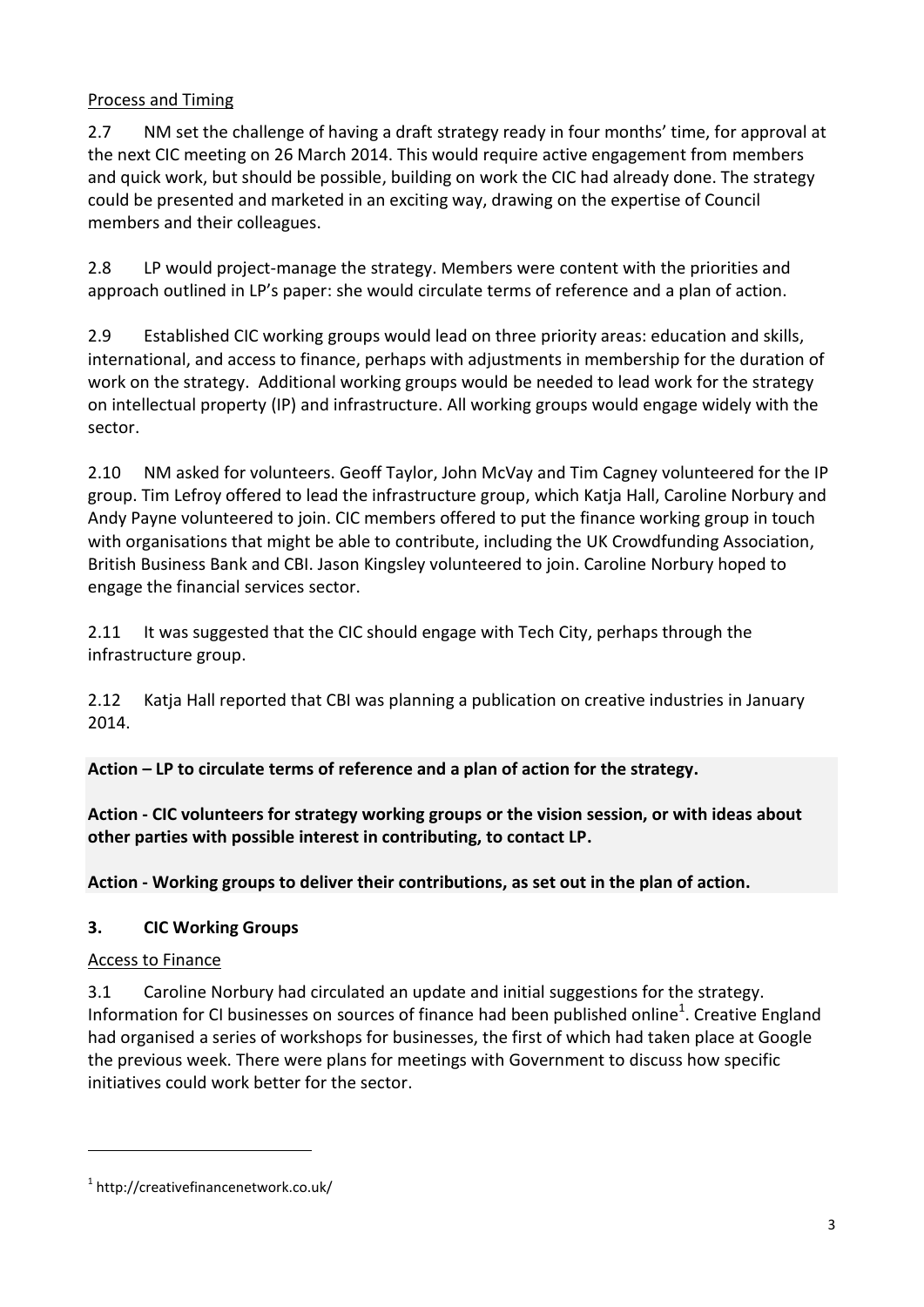3.2 Initial suggestions for the strategy included: further improving information for CI businesses, including non-traditional sources of finance; boosting their "investment-readiness"; stimulating dialogue with investors and the finance sector. As well as start-ups and SMEs, the strategy could address the needs of growing UK businesses. Jason Kingsley highlighted the appeal of crowd sourcing to games businesses. Vince Cable highlighted Funding Circle and Zopa, which had won public investment.

## Education and Skills

3.3 Dinah Caine had circulated an update and initial suggestions for the strategy. She highlighted public and private investment; possible Government policy change in relation to apprenticeships and national insurance; and work with local enterprise partnerships (LEPs). In the summer, the Group had begun work to refresh its strategy. Areas of focus for the strategy might include technology and digital skills, management and leadership.

3.4 Maria Miller noted that skills matters had been raised during her recent visit to the film industry on the west coast of the USA. It was important that good information was available for potential investors in the UK.

### UKTI Sector Advisory Group

3.5 The Group, co-chaired by Ed Vaizey and Tim Davie, had met for the first time in November. TD had circulated a paper: the strategy would be likely to focus on the GREAT campaign, high value opportunities (UKTI would launch a new taskforce to help around 100 CI businesses target major projects overseas), maximising the impact of CI tax reliefs, digital hub partnerships and high value inward investment.

3.6 LP had circulated a paper on action by governments for CIs in different countries. TD noted that a number of governments had strong focus on and ambitions for the sector.

# Creative and Digital Funders Group

3.7 Jeremy Silver and John Newbigin had circulated a paper highlighting strategic matters including the interests of different sized organisations in the sector, public procurement, and the role of the subsidised arts and culture sector.

3.8 Andy Heath suggested an assessment of the impact for the sector of public money spent on and by publicly-funded organisations. John McVay suggested that such organisations should be informed by, rather than contribute to, the strategy.

### **DCMS Consultation on the Classification and Measurement of Creative Industries**

3.9 Hasan Bakshi had circulated an update from the CIC data and measurement technical working group.

3.10 DCMS was asked to provide an update on its consultation on classifying and measuring the creative industries: revised economic estimates were needed for the CI website and the upcoming strategy. EV reported that the consultation outcome and estimates would soon be published. Software would be included.